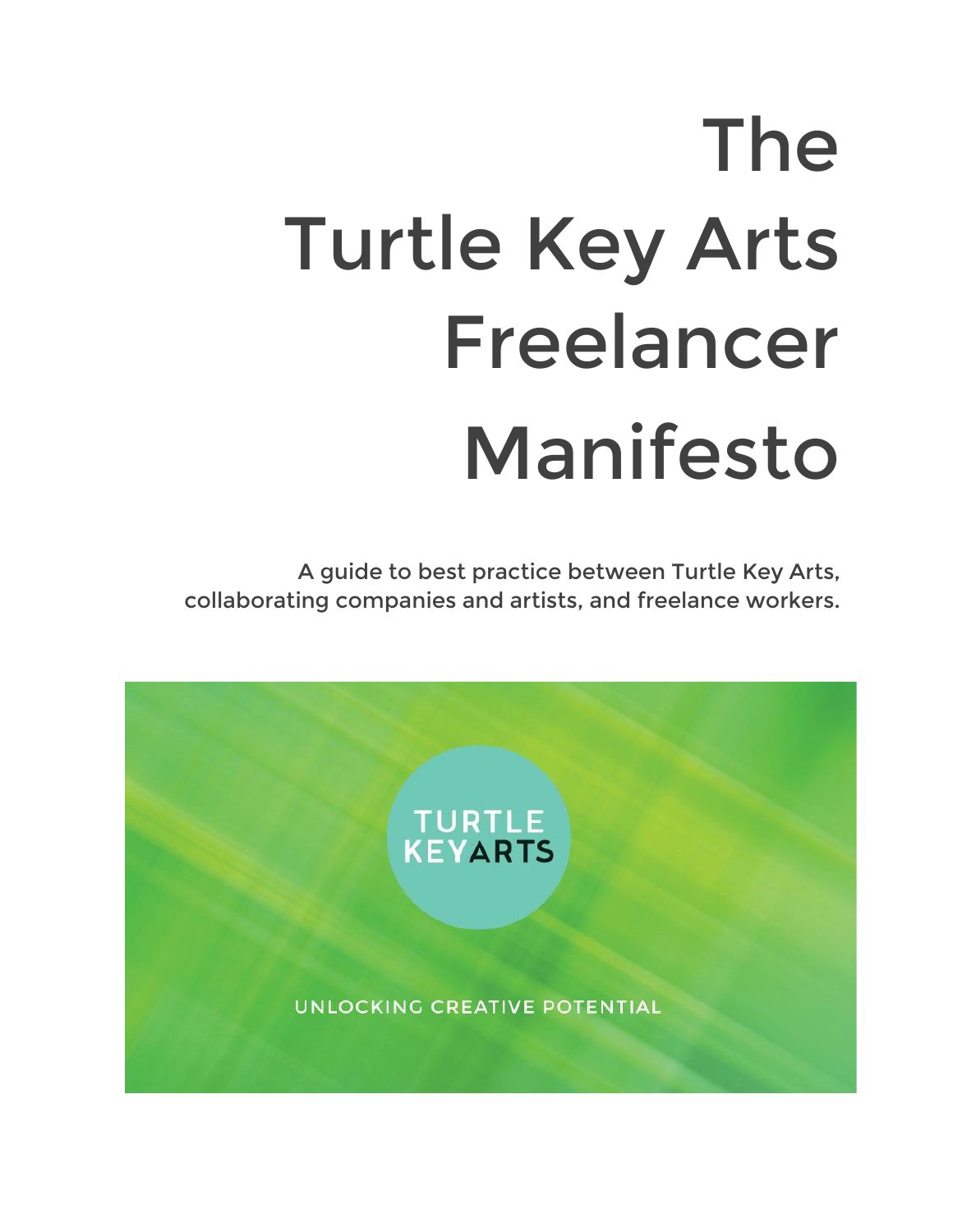# Commitment to pay pledge

Turtle Key Arts, along with its collaborating companies, are committed to a pay pledge for freelance artists, revised annually. This includes minimum rates of pay. See Appendix.

# Support Wellbeing

A commitment to support freelancers' wellbeing and mental health as laid out in our wellbeing and mental health policy.

# Listen and act

A promise to listen and act. Turtle Key Arts and their collaborators want to hear from freelance artists within the industry about the challenges faced. We understand that freelancers hold much of today's cultural landscape together. We want to ensure over time that freelancers can thrive but know there is some way to go. We are committed to support this cause through lobbying opportunities whenever possible.

### Ensure access, equality & inclusion

A commitment to access, equality & inclusion. By ensuring fair pay, flexible hours, extra support where required and an accessible working environment to suit the individual. To ensure barriers to inclusion are removed.

# Training and skills sharing

A commitment to share skills and training opportunities. Some training opportunities can be provided by TKA and skill shares for its collaborating companies and artists to freelancers and to provide and host networking opportunities.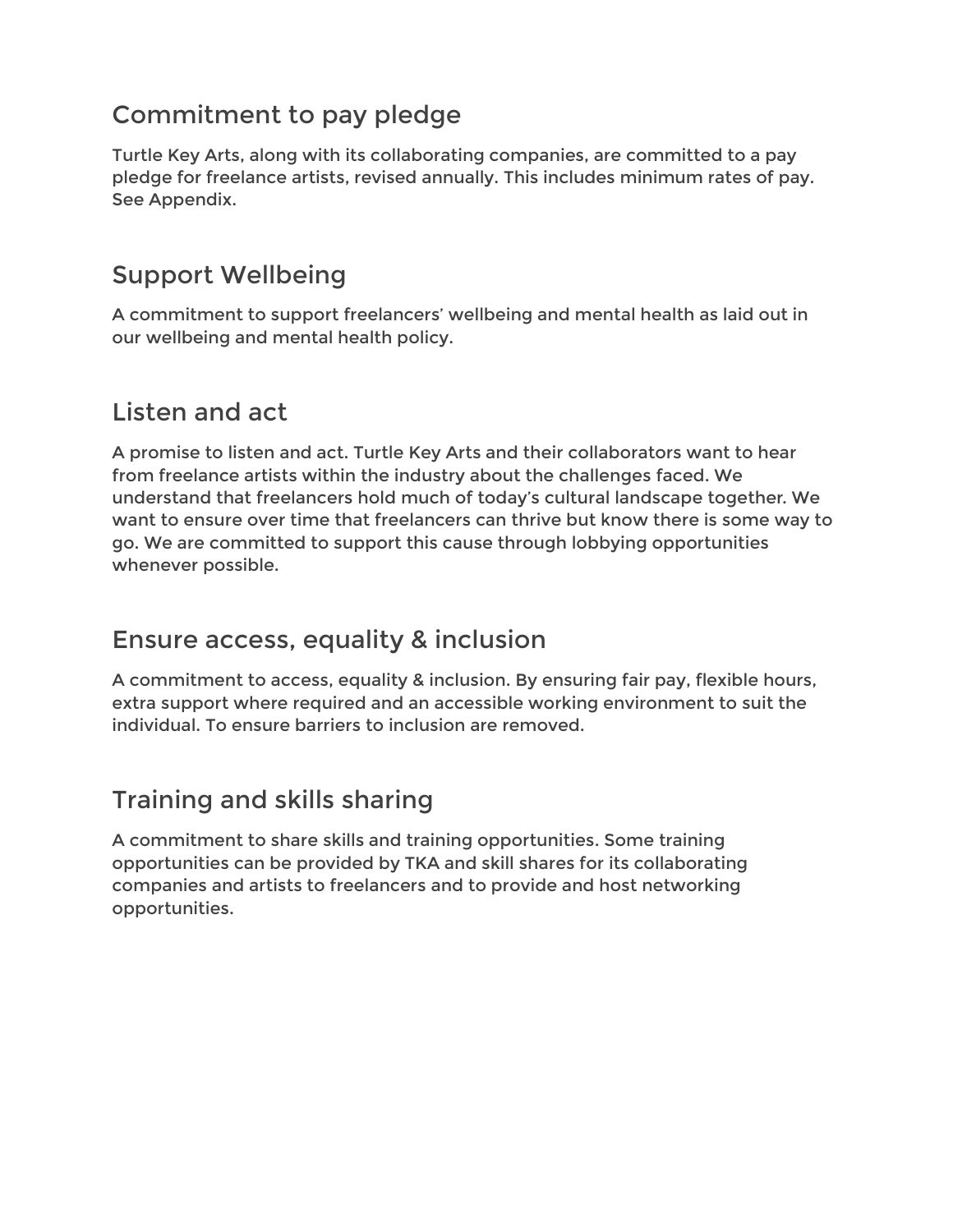## A framework of best practice between Turtle Key Arts, collaborating companies and artists, and freelance workers.

The following document is an agreement between Turtle Key Arts (TKA), collaborating companies and artists (AIK Productions, Amici Dance Theatre Company, Hassan Abdulrassak, Kill the Cat, Ockham's Razor, Oddly Moving & Open Sky), and freelance workers, setting out a series of actions and practices to be implemented with a view to improving access to work, representation, diversity, inclusion and wellbeing within the TKA freelance workforce. A commitment to ensuring optimum working conditions for freelancers to do their best work and continue to grow as professionals whilst working with TKA and their collaborating companies and artists.

TKA and its collaborating companies and artists acknowledge that this is only a first step in a long journey for freelancers within the industry. This manifesto is a statement of intent. We know there is more work to do and we look forward to continuing the conversation with freelancers to create a more 'freelance-friendly' and inclusive working environment going forward.

Freelancers should be advised that this is an ongoing document and that some of the issues raised will require actions beyond the capacities and capabilities of TKA and collaborating companies and artists alone.

Below is a summary of the areas participating companies have agreed to implement best practice protocols:

#### **SECURITY**

Addressing and improving issues that contribute to feelings of insecurity when working as a freelancer. This includes addressing low wages, inconsistency of rates, lack of pension, sick pay and holiday pay.

#### **WELLBEING**

Agreeing best practices regarding working culture, working conditions, awareness of and approaches to mental health, sickness and injury, and recognising how systemic factors and poor practice can negatively impact the wellbeing of freelancers.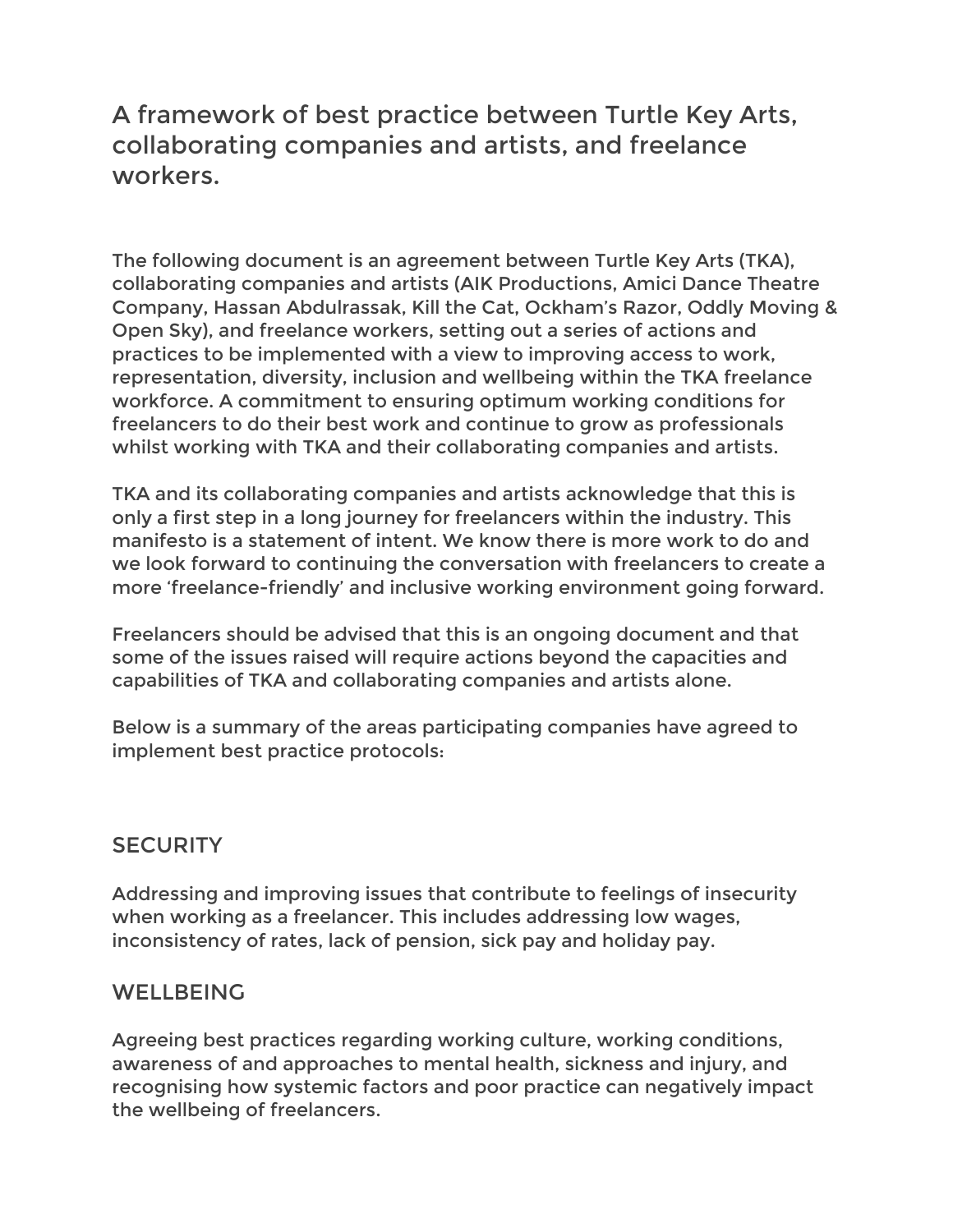# ACCESS / DIVERSITY / INCLUSION

Agreeing practices to ensure inclusivity is the norm and barriers to participation are reduced or removed.

#### PROFESSIONAL DEVELOPMENT AND DELIVERY

Working with freelancers to ensure opportunities for professional development within TKA and collaborating companies & artists. Examining how optimal circumstances for freelancers to do their work can be guaranteed and embedded in practices. Committing to further developing sustainability in companies' practices.

#### **SECURITY**

Acknowledging financial insecurity and lack of clarity as contributors to freelancers' sense of vulnerability, Turtle Key Arts and collaborating companies and artists pledge:

- to standardise minimum half-day, whole-day and weekly rates
- to review all rates of pay on a yearly basis
- to recognise that The Independent Theatre Council's (ITC) 'Recommended Rates of Pay' document is a minimum, and will pay above this rate whenever possible [1]
- to pay invoices within 14 days
- to work with freelancers to identify what course of action could be taken together to bring issues related to pensions, holiday and sick pay to funders, unions and relevant governmental departments<sup>[2]</sup>
- We are committed to support this cause through lobbying opportunities whenever possible.
- to work with freelancers to explore whether it might be possible to include a payment as surrogate for pension, holiday pay or sick pay in the absence of any current contractual arrangements (to adopt social pay model).

 $^{\left[ 1\right] }$ Companies acknowledge that ITC minimum is not a sustainable wage in the long term but also wish to state that for early career companies and artists, the level of funding available to them might prohibit paying higher than the recommended ITC minimum. Any increase in wages needs to be set within the framework of funding ecosystems / guidelines.

 $^{[2]}$ Non-payment of pension, holiday and sick pay contributions is a defining feature of freelancing, and currently there are contractual limitations as to when it is possible for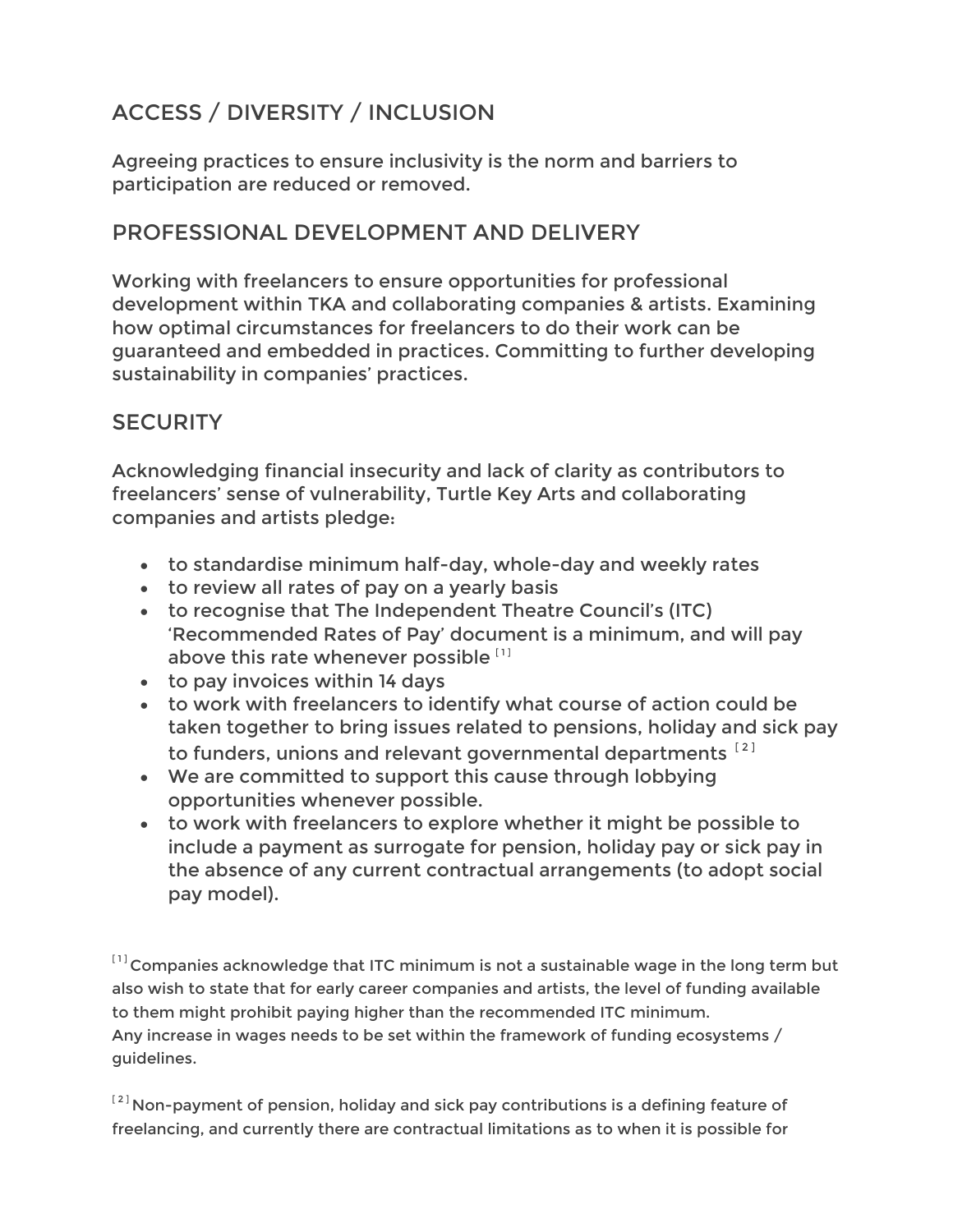companies to make these contributions to freelancers. However, given the incredible number of freelancers nationally without pensions, and the evidence suggesting that many freelancers work when sick and injured, Turtle Key Arts and collaborating companies and artists believe that a discussion needs to be opened as to how this significant deficit in freelancers' security and wellbeing can be improved.

#### **WELLBEING**

To ensure that physical and mental health needs of freelancers will always be valued above the requisites of any job, Turtle Key Arts and collaborating companies and artists pledge:

- to state, enshrine and implement what a safe working environment means for artists and freelancers
- to have clear wellbeing and mental health policies
- to provide freelancers with our wellbeing and mental health policies with their contract. Policies will explain processed and protocols on who to turn to if they have any issues to raise, and transparency in how issues will be handled within the organisation
- to plan schedules with wellbeing in mind, giving additional attention to contributors to injury, sickness and mental health difficulties
- to ensure core staff have first aid training
- to ensure core staff have mental health first aid training
- to share key information from the mental health training among staff
- to implement check-ins and supportive systems to ensure wellbeing is valued before work and no worker is sacrificing health to "get the job done".

# ACCESS / DIVERSITY / INCLUSION

In order to ensure inclusivity is the norm and barriers to participation are reduced or removed. Turtle Key Arts and collaborating companies and artists pledge:

- to ensure core staff have training in access, diversity and inclusion  $[3]$
- TKA to offer one paid training placement per year to someone of an underrepresented group  $^{[4]}$  to be reviewed annually. TKA's collaborating companies and artists to aspire to offer this over the course of the next 3 years. We understand fundraising and project planning is required.
- to set evaluations to ensure that the scheme to offer paid training opportunities to underrepresented groups is meeting its aims and targets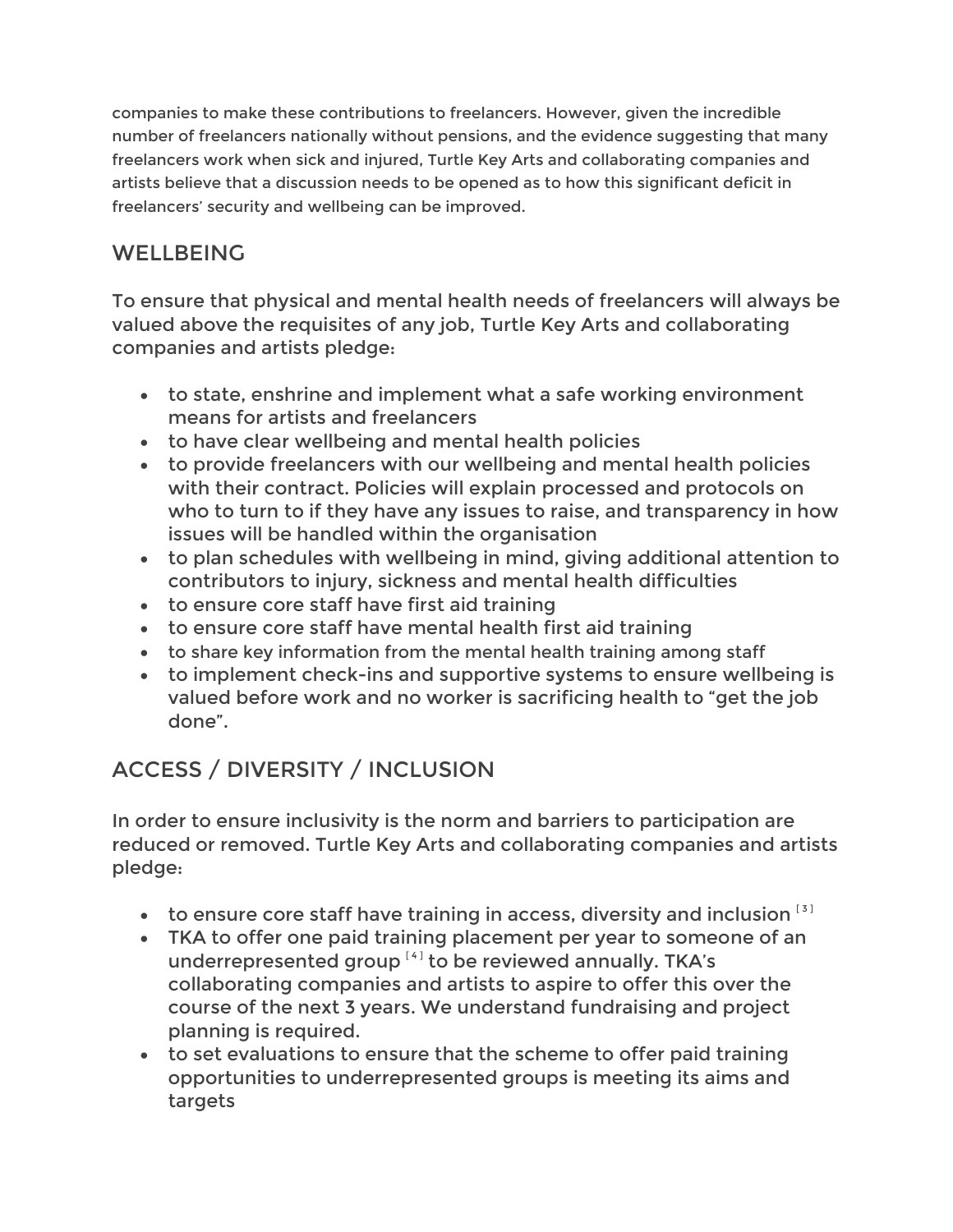- to address the "word of mouth" culture, as this often leads to exclusivity and workforces mirroring employers' ethnic, social and economic groupings by creating links with organisations who can access underrepresented groups rather than solely advertising and hoping for the best
- to ask all freelancers about access needs prior to each job and to adjust planning to accommodate wherever possible
- to include time in the planning stages of any project to specifically address and implement any strategies to increase access, diversity and inclusion
- to encourage and support persons with children or dependents by discussing needs prior to planning
- to commit to offering and accepting varied application formats such as video applications, telephone/zoom interviews etc.
- to ensure preparation requirements for auditions are reasonable
- to offer an expenses bursary available by application for auditionees facing financial barriers
- to reimburse performers for recall expenses
- to ensure freelancers are represented at board level
- to have a clear policy on who to speak to when an issue arises and for this to be issued at contract stage
- to commit to act under The Social Model of Disability.

 $^{\left[ 3\right] }$ Turtle Key Arts through its broad range of projects offer and run a number of training session which are offered out free of charge to freelancers within our network. These include; working and running projects for those with Dyslexia, Autism, Dementia, HIV. Hosting and running accessible and inclusive projects and work environments. Hosting relaxed performances in theatres.

 $[4]$ An 'underrepresented' group/person could be defined through their; social class, ethnicity, age, gender, disability, location and/or access.

#### PROFESSIONAL DEVELOPMENT

To ensure that professional development opportunities are available to freelance workers, TKA and collaborating companies and artists, pledge:

- to offer early career development by providing support, skills & knowledge sharing
- access to ITC training and development courses at a discounted rate through TKA membership
- to invest in freelancers by sharing the skills base of TKA and collaborating companies and artists to develop new skills and improve existing ones  $[3]$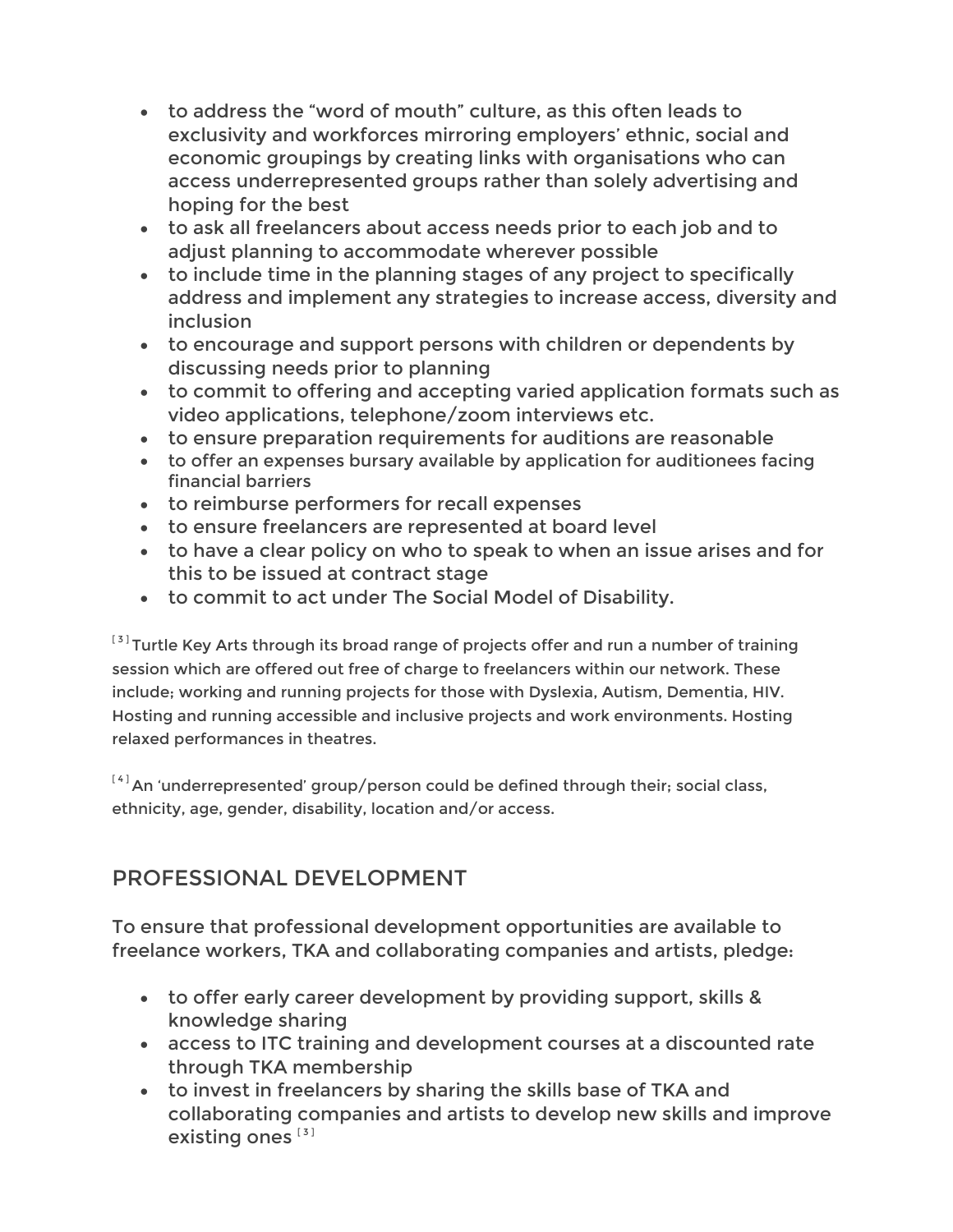- to actively participate in sharing networking events (organised annually by TKA) for freelancers to network and support other people within the TKA's freelance community.
- to offer freelancers training events to share skills as members of the TKA community
- to offer opportunities for evaluation and reflection at the end of each project
- to offer advice/support for freelancers who might wish to sit on the board of a company

#### WORKING CONDITIONS<sup>[5]</sup>

To ensure that optimal circumstances for freelancers to do their work are guaranteed, Turtle Key Arts and collaborating companies and artists pledge:

- to ensure workers get breaks in accordance with the legal stipulations
- to plan for a realistic balance between tasks and time allocated to do them
- to ensure in advance that facilities and staffing levels reflect the professional standards required to do the job safely and well
- to communicate these requirements and standards in advance of any agreement with venues and establishments
- to not accept a booking if any of these standards are known in advance and not able to be met
- to communicate plans and schedules to freelancers alongside issuing contracts. With detailed schedules to follow as soon as available.
- to ask all freelancers what they need to do their best job
- to ask all freelancers if they have a particular working methodology that enables them to work at their best and to fulfil and accommodate these where possible
- to guarantee that complaints will be dealt with seriously and confidentially.

#### SUSTAINABILITY

In order to reflect the feedback of freelancers that issues related to climate change and environment are important to them, Turtle Key Arts and collaborating companies and artists pledge:

- to agree sustainability targets, short term and long term for energy usage, travel, reducing waste, recycling etc., accounting for current budget restrictions.
- Pledge to 'greener' riders when touring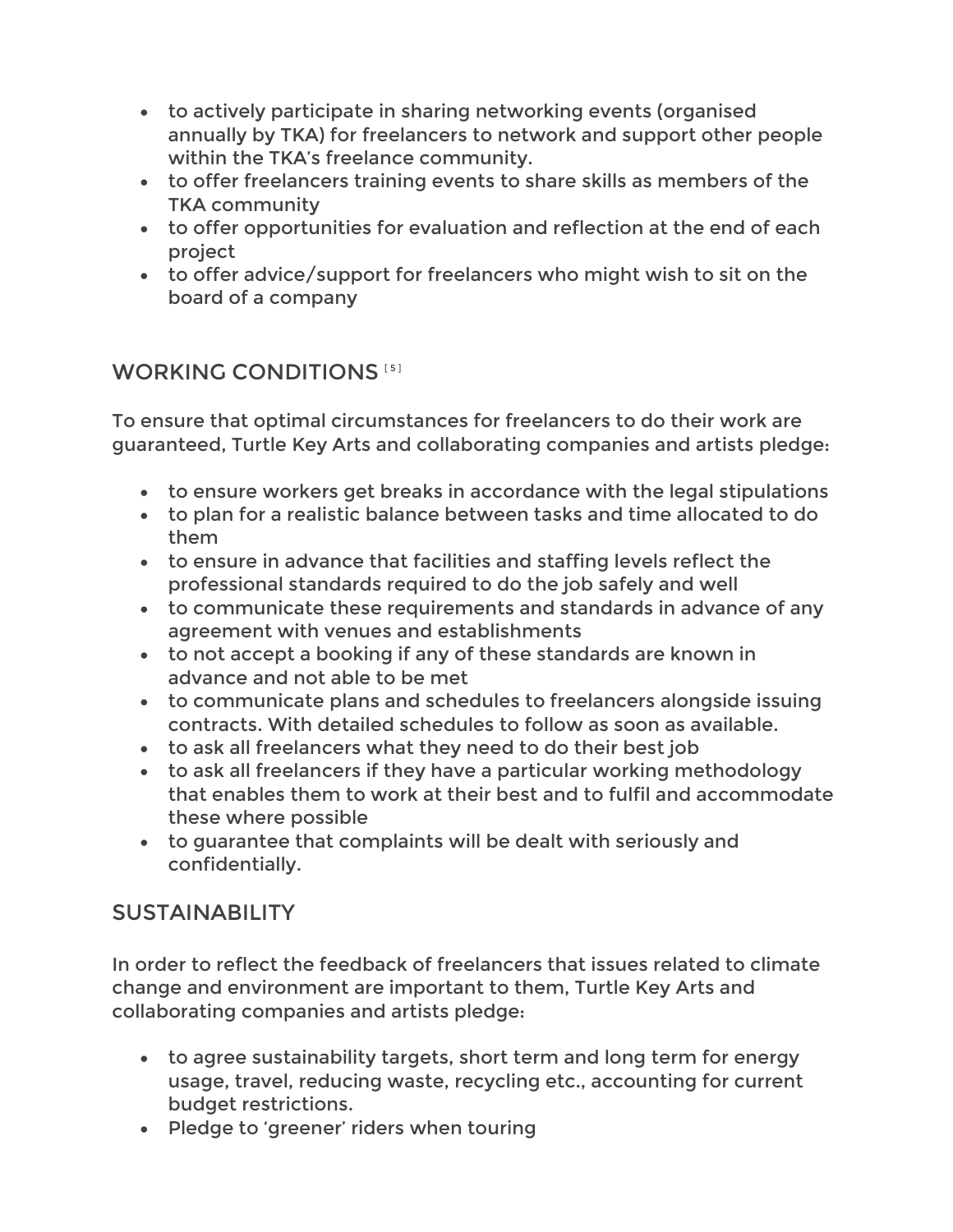• To be held accountable to the company's Green Pledge

 $^{\text{\tiny{[5]}}}$ The elements needed to fulfill the pledges outlined in the Working Conditions section will vary according to the nature of the work being undertaken, and as such we have not stipulated here what the various requirements might be. The needs of a technician or performer for a circus show will be different to someone delivering a storytelling workshop, and equally the needs of a freelancer on tour will be different to a freelancer doing a halfday job.

This document is reviewed, revised and reissued on an annual basis.

This document was created with funding from Arts Council England

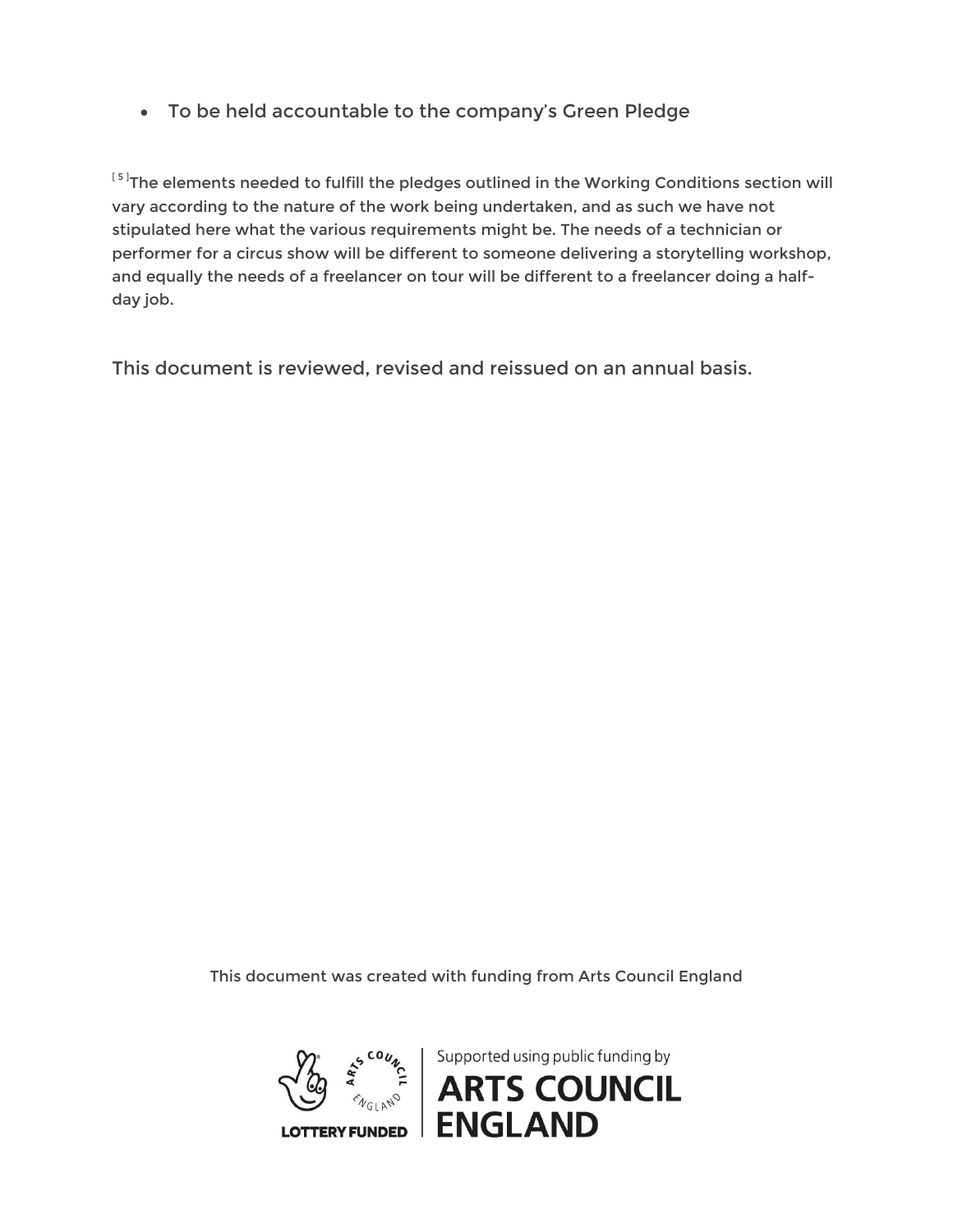# APPENDIX

# **Turtle Key Arts - Freelancer Pay Pledge 2021/2022**

| <b>RATES</b>                                                             | <b>FEE</b>      | <b>NOTES</b>                                                                                                                                     |
|--------------------------------------------------------------------------|-----------------|--------------------------------------------------------------------------------------------------------------------------------------------------|
| Daily- Full working day                                                  | £100 up to £250 | * a full day is defined as 8 hours plus breaks                                                                                                   |
|                                                                          |                 |                                                                                                                                                  |
| Half Day/ Session/ Workshop / Rehearsal /<br><b>Planning (In person)</b> | £80-£150        | *half days rehearsal/workshop (no more than 3 hours<br>incl travel)                                                                              |
|                                                                          |                 |                                                                                                                                                  |
| Half Day/ Session/ Workshop / Rehearsal /<br><b>Planning (online)</b>    | £50-£125        | * travelling (no more than 3 hours incl travel)                                                                                                  |
|                                                                          |                 |                                                                                                                                                  |
| <b>Production/Project Meetings- online</b>                               | £40-£60         | * Outside of contractual agreement i.e. This only<br>applies to those being engaged on a daily rate basis.<br>Minimum 1 hour- Maximum 2.5 hours. |
|                                                                          |                 |                                                                                                                                                  |
| <b>Production/Project Meetings- in person</b>                            | £60-£80         | * This only applies to those being engaged on a daily<br>rate basis.                                                                             |
|                                                                          |                 |                                                                                                                                                  |
| <b>Weekly</b>                                                            | £500 up to £650 | * 5 days in a row. Any additional days will be agreed in<br>advance and paid at a additional daily rate                                          |
|                                                                          |                 |                                                                                                                                                  |
| <b>Travel day</b>                                                        | £75-£100        | * a full days travel (over 3 hours in one direction)                                                                                             |
|                                                                          |                 |                                                                                                                                                  |
| Half travel day                                                          | £40-£65         | * where the journey time is expected to be less than 3<br>hours in one direction                                                                 |
| <b>PER DIEM</b>                                                          |                 | * Per diems will be paid directly into the freelancers<br>bank account via BACS                                                                  |
| Per diem on tour (where breakfast is<br>provided)                        | £20             | *including full travel days                                                                                                                      |
|                                                                          |                 |                                                                                                                                                  |
| Half Travel Day per diem                                                 | £10             |                                                                                                                                                  |